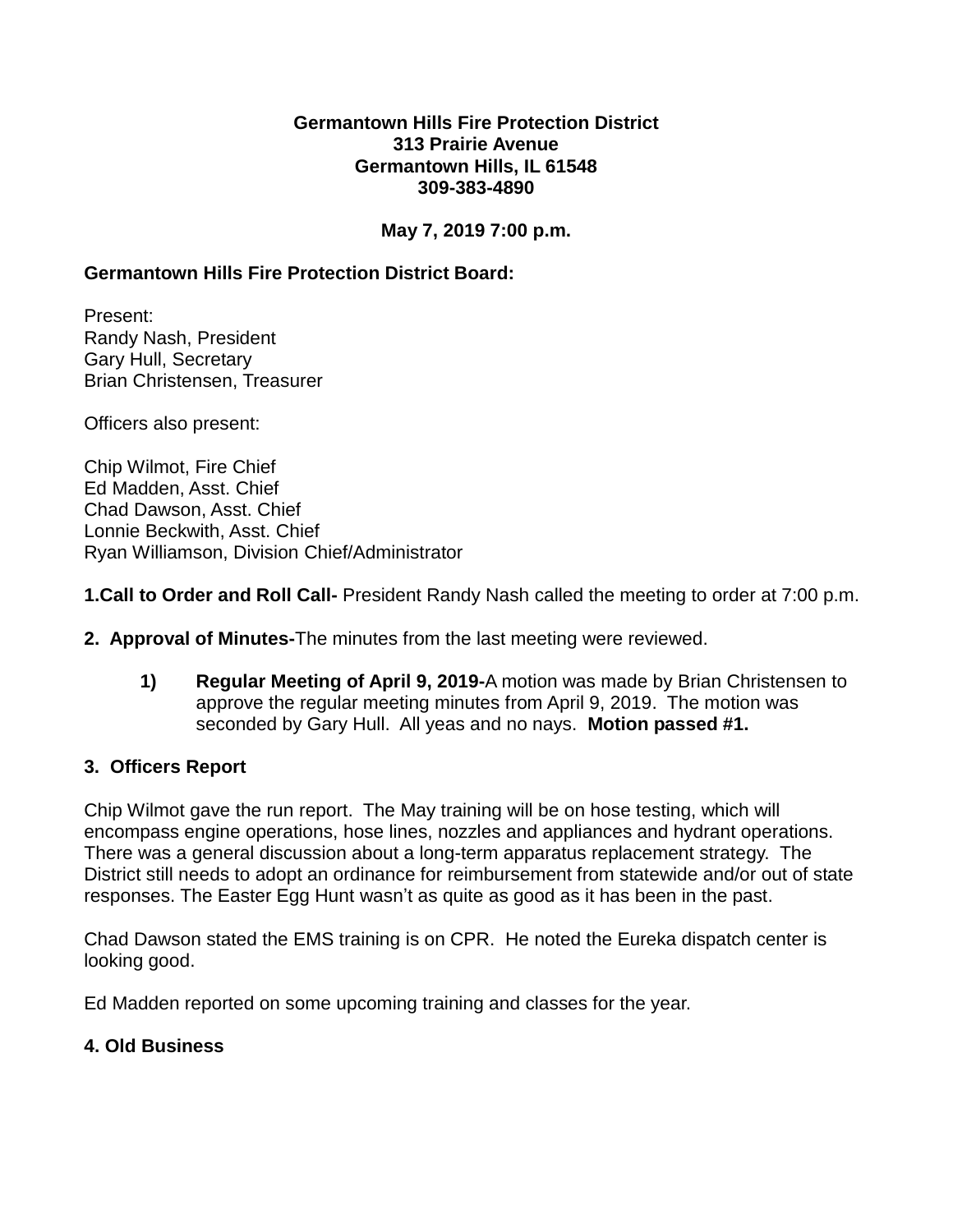### **1) Discussion and possible action regarding the opening of additional bank accounts for reserve funds**

Brian Christensen will explore what possibilities for potential investment accounts would be available to the District and will bring it back to the next meeting for approval.

## **2) Discussion and possible action regarding development of the tentative budget for the next Budget and Appropriation Ordinance.**

Brian Christensen reviewed the Corporate and EMS proposed revenues and expenses. The board discussed.

## **3) Discussion and possible action regarding submission of names for reappointment of appointed trustees whose terms expire 2019**

Randy Nash stated Gary Hull will be approved in May so the board reorganization will be completed at the next meeting.

## **4) Discussion and possible action regarding the review of compensation for fire protection district personnel**

Chip Wilmot discussed the proposed increases to the paid personnel, volunteers, Chief and Assistant Chiefs compensation.

A motion was made by Brian Christensen to approve the proposed increases to the paid personnel compensation rates per the updated paid personnel policy. The motion was seconded by Gary Hull. All yeas and no nays. **Motion passed #2.**

A motion was made by Gary Hull to approve the proposed increases to the volunteers, Chief and Assistant Chiefs compensation. The motion was seconded by Brian Christensen. **Motion passed #3.**

## **5. New Business**

## **1) Discussion and possible action regarding the purchase of medical equipment**

A motion was made by Brian Christensen to purchase the four pieces of medical equipment for a total of \$43,094. All yeas and no nays. The motion was seconded by Gary Hull. **Motion passed #4.**

## **3) Discussion and possible action regarding the establishment/updating of our investment policy**